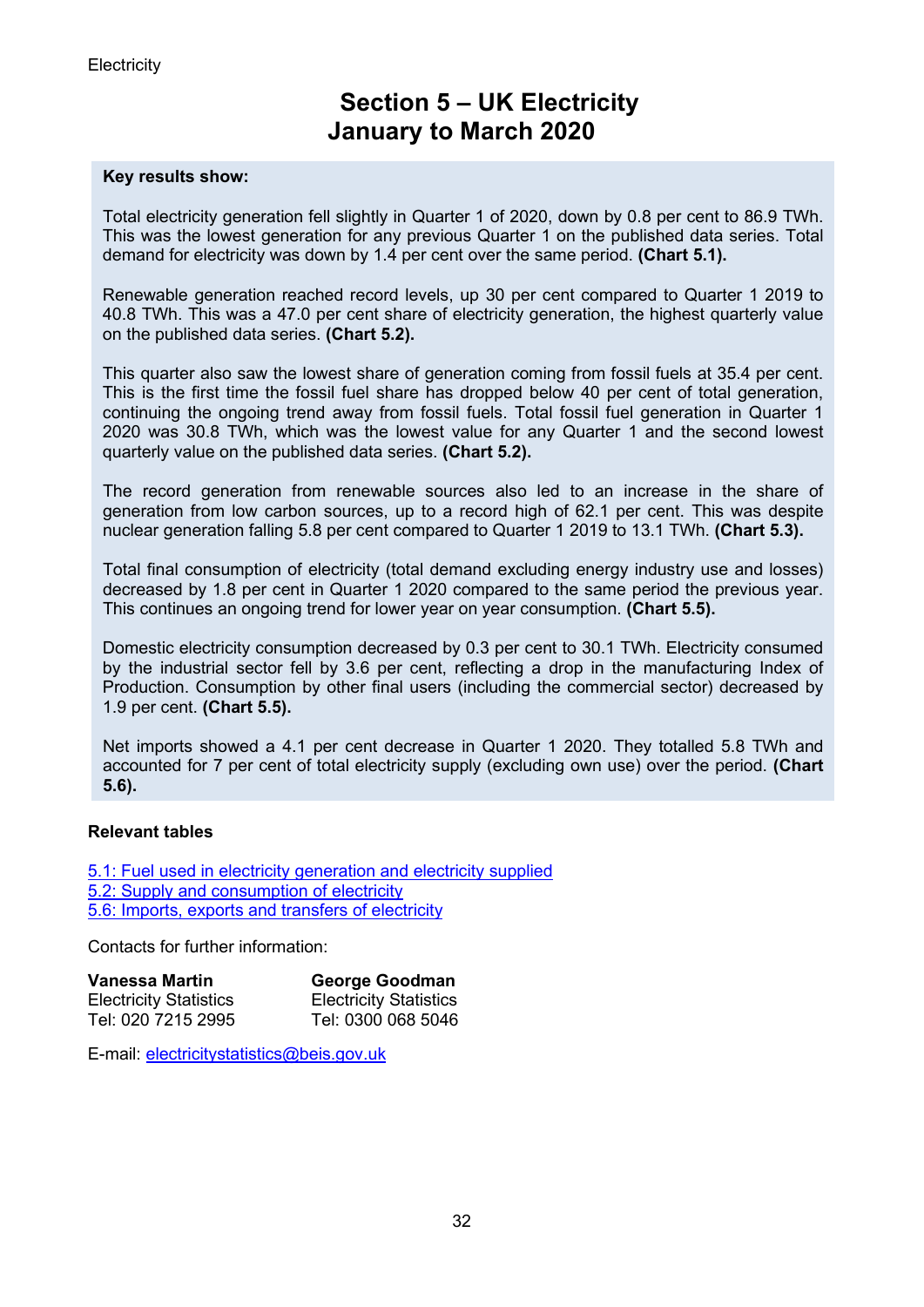

## **Chart 5.1 Total electricity generated by fuel type [\(Table 5.1\)](https://www.gov.uk/government/statistics/electricity-section-5-energy-trends)**

Total electricity generation fell slightly in Quarter 1 of 2020, down by 0.8 per cent to 86.9 TWh. This was the lowest generation for any previous Quarter 1 on the published data series. Electricity generation is driven by demand, with electricity generated or imported as needed and total demand for electricity was down by 1.4 per cent over the same period. This reflected slightly higher average temperatures over the quarter as well as the early effects of the government's lockdown in response to COVID-19 which began in the middle of March.

There was also a change in the balance of generation between major power producers and auto producers. Generation from major power producers was down 2.0 per cent in in Quarter 1 2020 while auto producers saw an increase of 5.9 per cent. There was also a 4.1 per cent decrease in net imports, linked to the lower demand.

Renewable generation, comprised of wind, solar, hydro and bioenergy, was 40.8 TWh in Quarter 1 2020, this exceeded the previous quarterly renewables record of 32.9 TWh. Compared to 2019 Quarter 1 renewables generated 30 per cent more electricity that in Quarter 1 2019, with particularly large increases for offshore wind (up 53 per cent), natural flow hydro (up 35 per cent) and onshore wind (up 20 per cent). This was linked to unusually wet and windy weather over the period, particularly storms Ciara, Dennis and Jorge which gave February significant rainfall and record wind speeds.

Generation from fossil fuels was down by 23 per cent in Quarter 1 2020 to 30.8 TWh. This was the lowest value for any Quarter 1 and the second lowest quarterly value on the published data series. Gas remained the fuel with the highest generation at 27.3 TWh, a decrease of 26 per cent compared to Quarter 1 of 2019. Within this trend, there was an increase of 7.7 per cent in coal generation as the remaining coal at the Fiddlers Ferry plant was burnt before its closure at the end of March.

Quarter 1 of 2020 saw a fall of 5.8 per cent in nuclear generation compared to Quarter 1 2019 to 13.1 TWh. During this time, an outage was completed at Heysham 1 while outages continued at Dungeness B, Hunterson B and Heysham 2 and started at Hinkley Point B.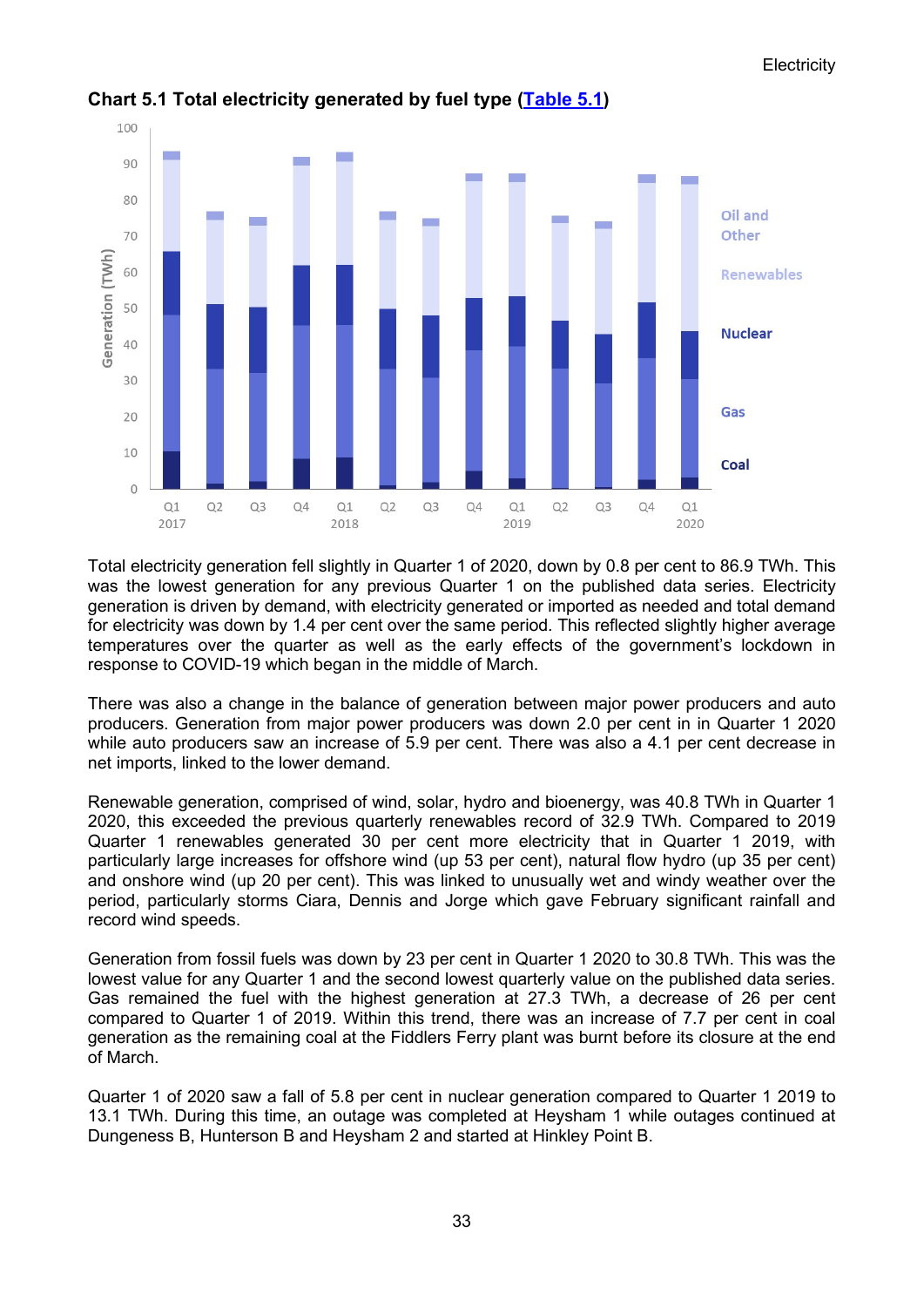## **Chart 5.2 Shares of electricity generation [\(Table 5.1\)](https://www.gov.uk/government/statistics/electricity-section-5-energy-trends)**



There was a substantial increase in the share of electricity generated from renewable sources (wind, solar, hydro and bioenergy) in Quarter 1 2020. The renewable share increased from 35.9 per cent in Quarter 1 2019 to 47.0 per cent in Quarter 1 2020, which was the highest quarterly value on the published data series. This was driven by large increases in generation for wind and solar (up by 34.9 per cent to 28.0 TWh) with the largest increase for offshore wind generation (up 53.1 per cent). The higher generation was due to high wind speeds in the quarter as well as increased capacity for offshore wind generation.

The share of generation coming from fossil fuels decreased in Quarter 1 2020 to 35.4 per cent of generation. This is the first quarter where the fossil fuel share was below 40 per cent of total generation and this continues the ongoing trend away from fossil fuels. While the share in generation from gas decreased by more than 10 percentage points, there was a small increase in the share of generation from coal as the remaining coal at the Fiddlers Ferry plant was burnt before its closure at the end of March.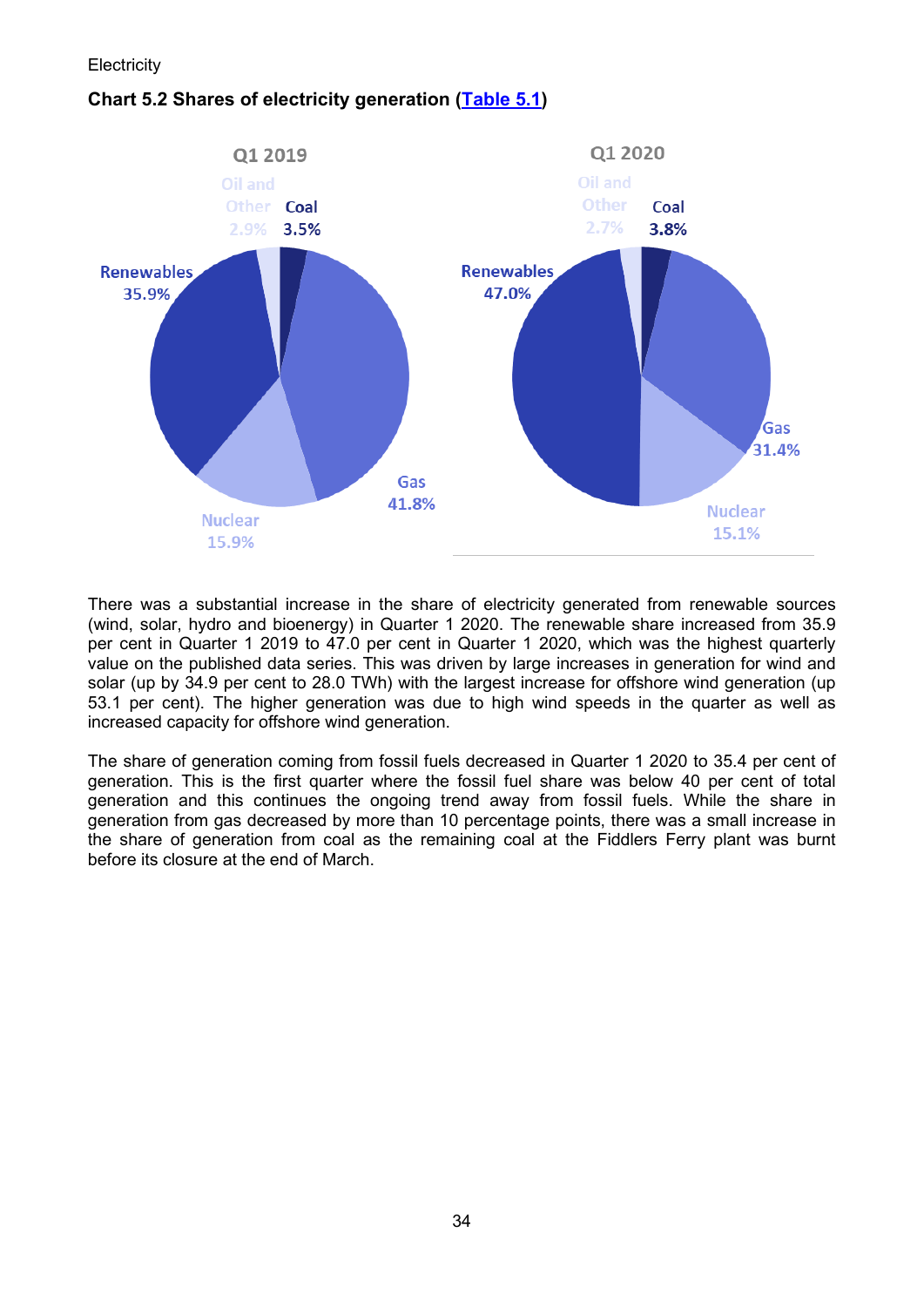

**Chart 5.3 Low carbon electricity's share of generation [\(Table 5.1\)](https://www.gov.uk/government/statistics/electricity-section-5-energy-trends)**

The share of generation from low carbon sources increased again in Q1 2020, up to a record high of 62.1 per cent. This was driven by the record share of generation from renewable sources as the share of generation from nuclear fell to 15.1 per cent. As well as the lower demand and high renewable generation, nuclear generation was affected by outages. During this time, an outage was completed at Heysham 1 while outages continued at Dungeness B, Hunterson B and Heysham 2 and started at Hinkley Point B.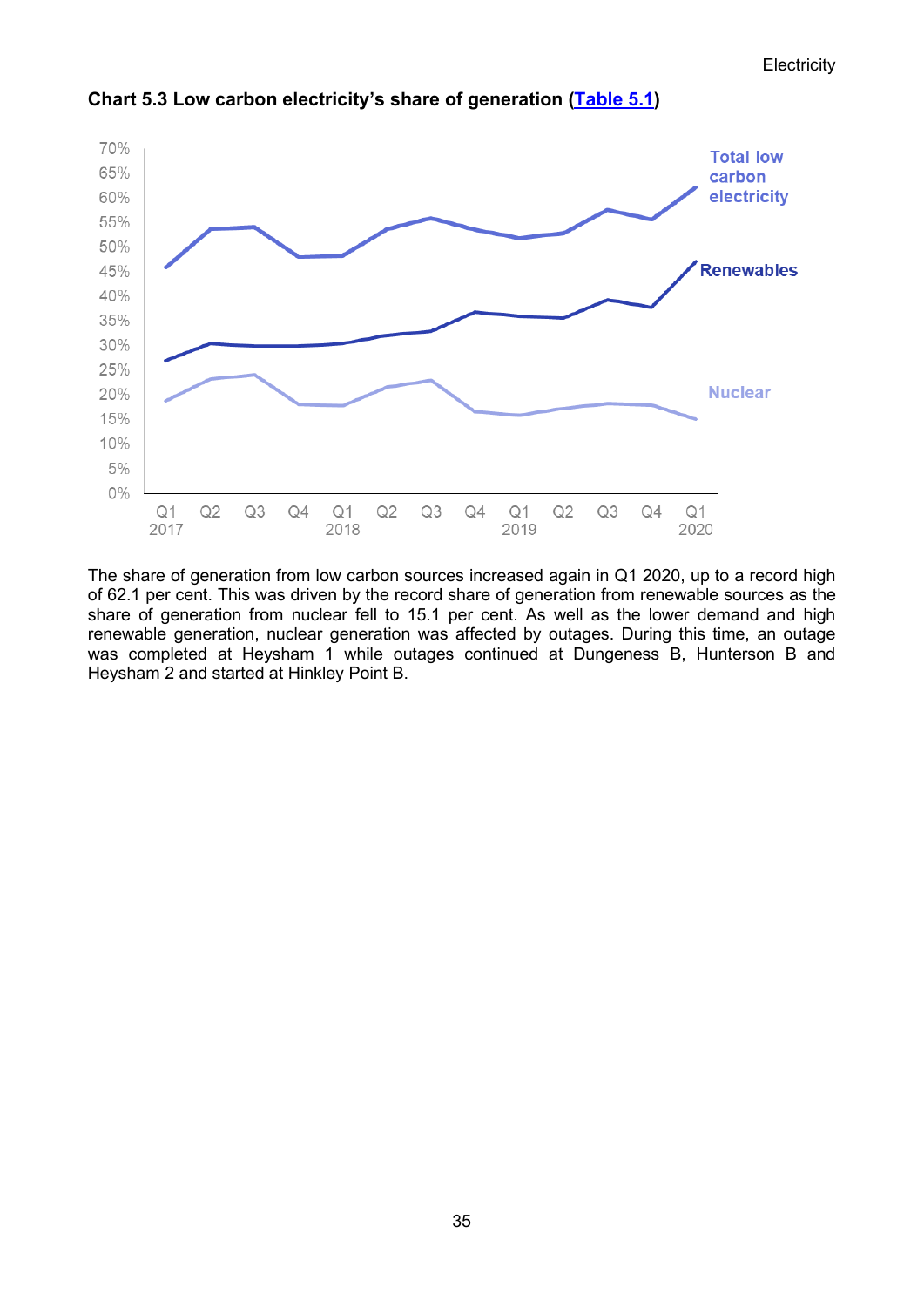

### **Chart 5.4 Fuel used in generation [\(Table 5.1\)](https://www.gov.uk/government/statistics/electricity-section-5-energy-trends)**

*1. 'Oil and other' includes the fuel use of oil, other fuels and net imports.*

Total fuel use by electricity generators fell to 16.1 Mtoe in Quarter 1 2020, down 4.5 per cent compared to the same period the previous year. The drop in fuel use reflects a drop in demand for electricity as well as the continuing shift of the fuel mix to more efficient non-thermal renewables<sup>[1](#page-4-0)</sup>.

Gas used for electricity generation showed a substantial decrease in Quarter 1 2020 compared to the same period the previous year, down 25 per cent to 4.9 Mtoe. Similarly, overall fossil fuel use was down 22 per cent over the same period, despite a small increase in the amount of coal used. Coal used increased by 9.6 per cent to 0.87 Mtoe as a result of the Fiddler's Ferry site burning remaining coal stocks prior to its closure on the 31st March 2020.

There was also an increase of 13 per cent in bioenergy fuel use in Quarter 1 2020 compared to the same period the previous year. This supported the higher levels of renewable generation over this period and also reflects increased capacity for generation from bioenergy. Conversely, fuel used by nuclear generators was 5.8 per cent lower in Quarter 1 2020 compared to 2019. This is linked to lower demand and outages over the period.

<span id="page-4-0"></span><sup>1</sup> For primary renewable sources such as wind and solar, the fuel used is assumed to be the same as the electricity generated, unlike thermal generation where conversion losses are incurred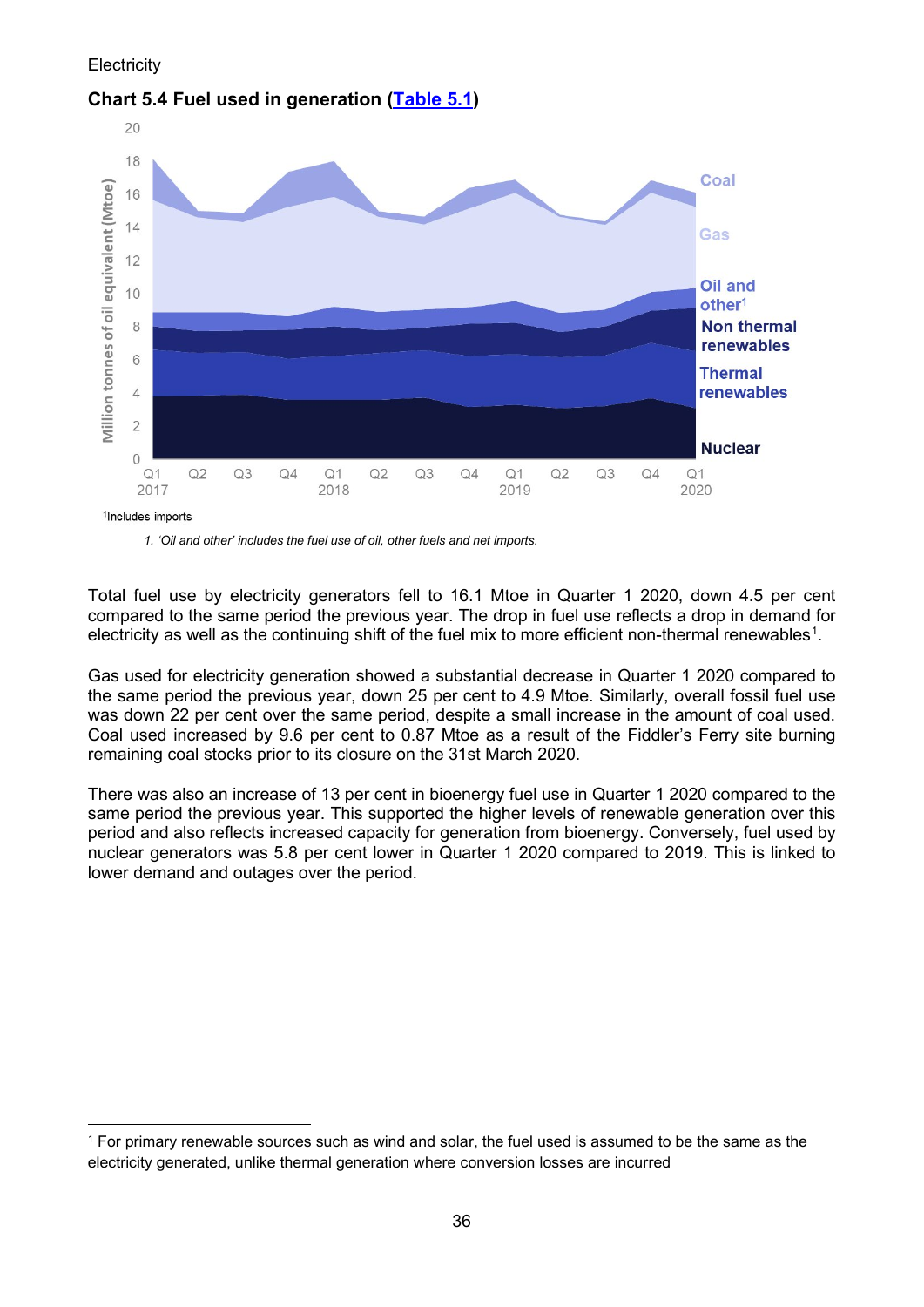

## **Chart 5.5 Electricity final consumption [\(Table](https://www.gov.uk/government/statistics/electricity-section-5-energy-trends) 5.2)**

Total final consumption of electricity (total demand excluding energy industry use and losses) decreased by 1.8 per cent in Quarter 1 2020 compared to the same period the previous year. This continues an ongoing trend for lower year on year consumption.

Temperature is the main driver of demand for electricity, particularly for domestic and commercial consumers. Average temperatures across the quarter were very similar to Quarter 1 2019, up by 0.3 degrees, but this does not reflect the differences seen when looking at the months individually. January 2020 was substantially warmer than January 2019, with average temperatures up 2.4 degrees, while February and March were more similar. February temperatures were down 0.5 degrees on average and March temperatures down by 1.1 degrees.

The overall demand was also affected by the additional leap year day in February 2020, which increased demand by around 1 per cent. Quarter 1 also saw the start of the UK government's lockdown in response to the COVID-19 pandemic, which came into full effect on 23<sup>rd</sup> March.

Electricity consumption was lower in all sectors in Quarter 1 2020 compared to the same period in 2019. There was a slight decrease in domestic electricity consumption and larger decreases in the non-domestic sectors. Domestic electricity consumption decreased by 0.3 per cent to 30.1 TWh reflecting the slightly higher average temperatures over the period<sup>[2](#page-5-0)</sup>, partially offset by the increased demand of the leap year day in February. Electricity consumed by the industrial sector fell by 3.6 per cent, reflecting a drop in the manufacturing Index of Production. Consumption by other final users (including the commercial sector) decreased by 1.9 per cent. Consumption in the industrial and commercial sectors is also likely to have been affected by the lockdown in response to COVID-19 resulting in the closing of services and industries at the end of the quarter.

<span id="page-5-0"></span><sup>2</sup> For more information on temperature trends, – see Energy Trends table 7.1 at: [www.gov.uk/government/statistics/energy-trends-section-7-weather.](www.gov.uk/government/statistics/energy-trends-section-7-weather)